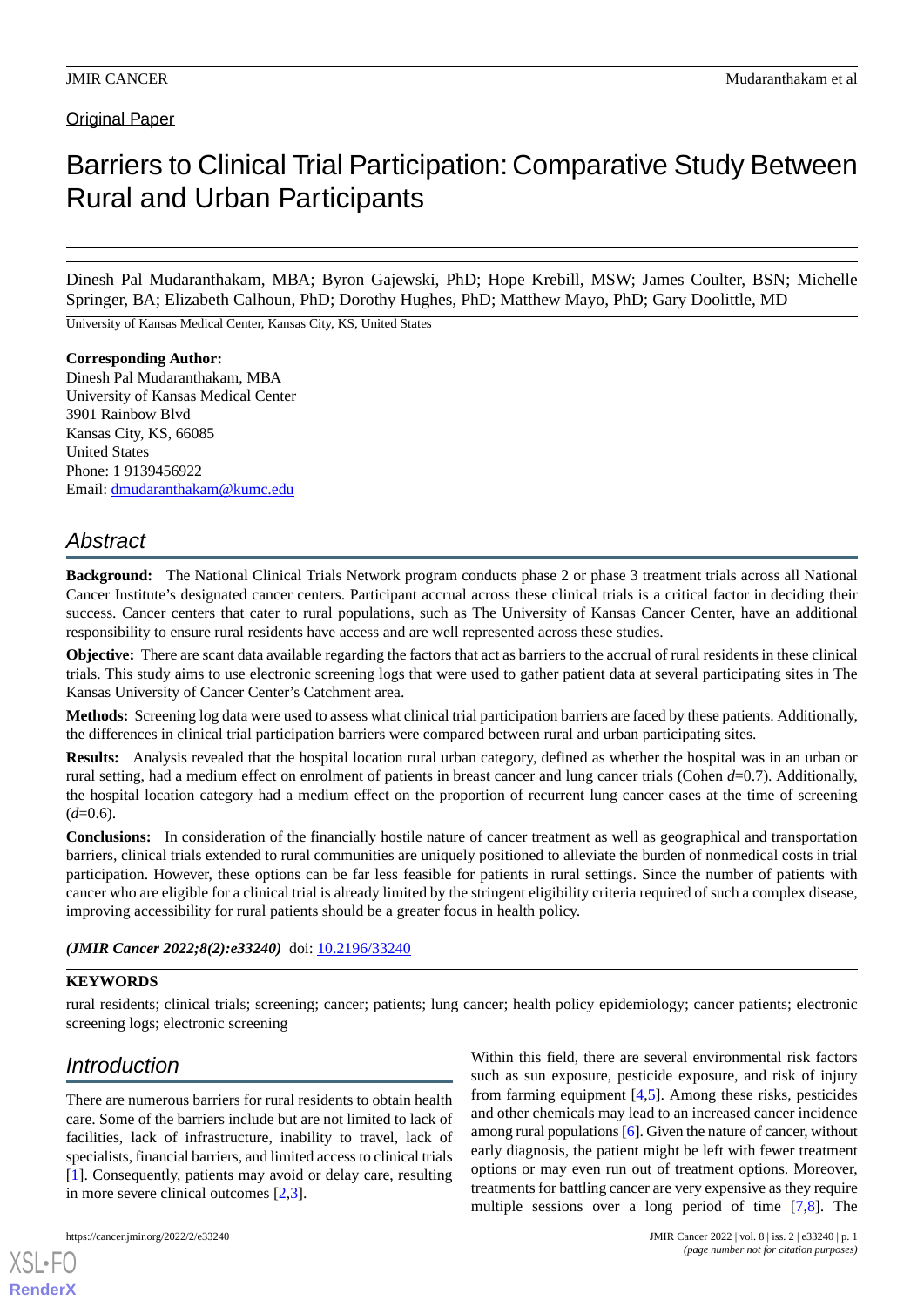medications involved with cancer treatment are also expensive, and not all are covered through medical insurance leaving the patient to pay for it [\[9](#page-6-5)]. Given most of the rural residents are either self-employed or employed through small companies, typically their insurance coverage is very minimal [\[10](#page-6-6)]. A lack of insurance coverage or gaps in insurance coverage can add to the difficulty of the treatment process for rural patients. In many cases, these patients must choose between skipping treatment or taking on debt [\[9\]](#page-6-5). In consideration of these obstacles, clinical trials may represent an underutilized avenue of affordable treatment for rural patients. However, the availability of these trials to rural patients is limited by the logistic difficulty of bringing expensive medical devices involved in cancer treatment to isolated health centers in nonmetro areas.

The Masonic Cancer Alliance (MCA), which serves as the outreach network for the University of Kansas Cancer Center (KUCC), already has a great relationship with most of the rural hospitals and clinics in the catchment area. The KUCC launched this network to extend clinical trials at these hospitals and clinics in rural and health professional shortage areas. The majority of trials made available to the MCA sites are the National Cancer Institute's National Clinical Trials Network studies. To better understand the volume and patient cohort availability, all of the screening information gathered at these locations was documented at each of the sites under a screening log database. These community sites span across the state of Kansas, covering the majority of KUCC's catchment area.

The National Clinical Trials Network (NCTN) program is aimed to motivate like-minded people across North America and internationally to coordinate and support cancer clinical trials that are funded by the National Cancer Institute. The trials that were part of the NCTN program were used as potential trials available for patients who received care at 9 community sites. The community site information is summarized in [Table 1](#page-1-0), including the county and state these sites are located, as well as their Rural Urban Continuum Codes (RUCC) classification, which designates counties as rural or urban depending on population and urbanization.

KUCC, in collaboration with MCA, launched clinical trial screening at the 9 community sites that are located across the KUCC catchment area for the NCTN trials. [Figure 1](#page-2-0) provides a geographical representation of where these sites are located.

<span id="page-1-0"></span>**Table 1.** Community partner sites where participants were screened

| Site name                                   | County, state (population)   | $RUCCa$ classification | Health professional shortage areas<br>(primary care) |
|---------------------------------------------|------------------------------|------------------------|------------------------------------------------------|
| Hays Medical Center                         | Ellis County, KS (28,553)    | Rural $(5)$            | No                                                   |
| <b>Heartland Cancer Center</b>              | Finney County, KS (36,467)   | Rural $(5)$            | Yes                                                  |
| Newman Regional Center                      | Lyon County, $KS(33,195)$    | Rural $(4)$            | Yes                                                  |
| Olathe Medical Center                       | Johnson County, KS (602,401) | Urban $(1)$            | No                                                   |
| Salina Regional Health Center               | Saline County, KS (54,224)   | Rural $(5)$            | Yes                                                  |
| St. Catherine Hospital                      | Finney County, KS (36,467)   | Rural $(5)$            | Yes                                                  |
| St. Francis Comprehensive Medical<br>Center | Shawnee County, KS (176,875) | Urban $(3)$            | Yes                                                  |
| Truman Medical Center                       | Jackson County, MO (703,011) | Urban $(1)$            | No                                                   |
| Via Christi Hospital                        | Crawford County, KS (38,818) | Rural $(4)$            | Yes                                                  |

<sup>a</sup>RUCC: Rural Urban Continuum Codes.

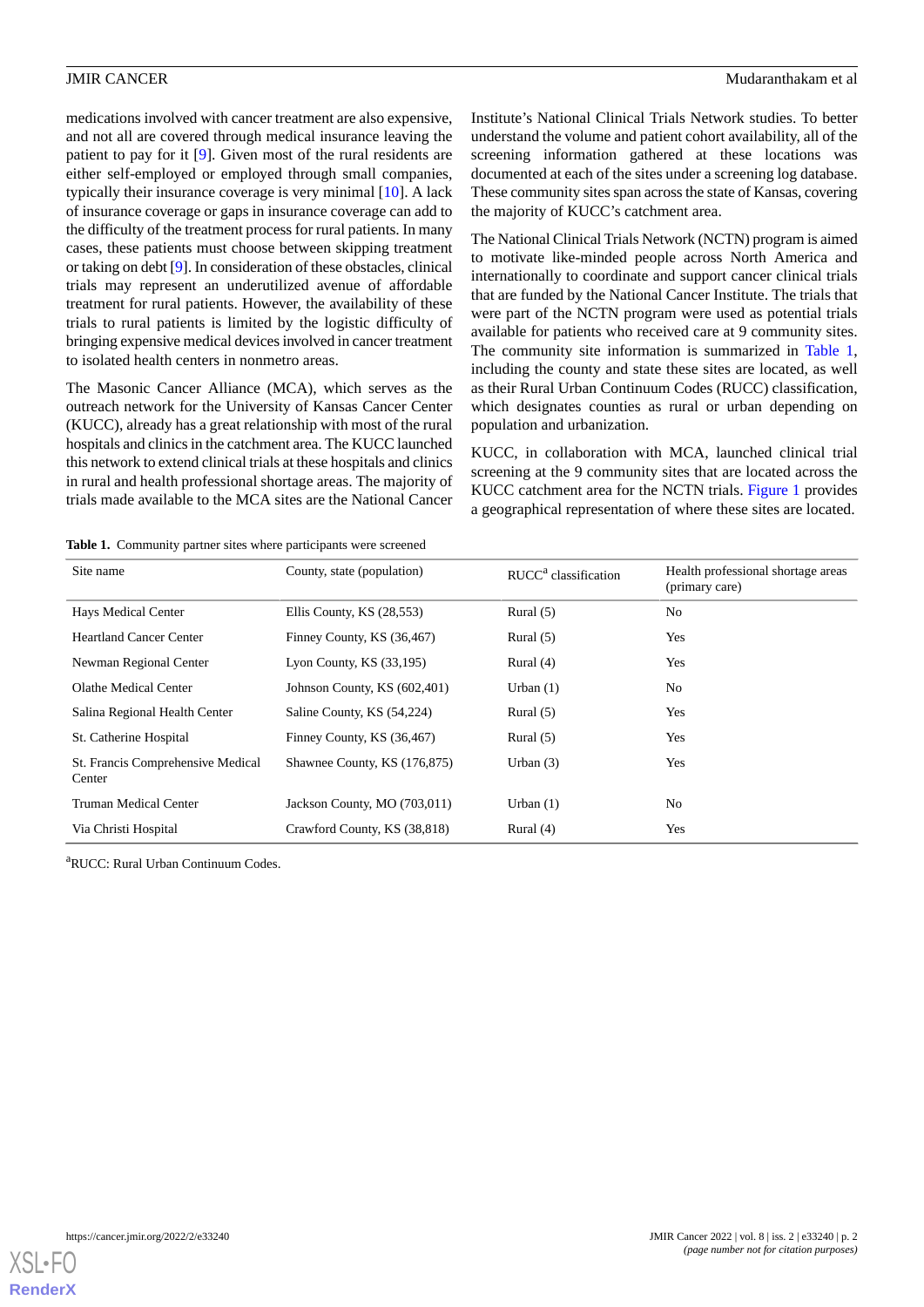<span id="page-2-0"></span>



## *Methods*

## **Screening Methodology**

The MCA, in conjunction with the Biostatistics and Informatics Shared Resources, have built a screening log survey using REDCap (Research Electronic Data Capture) [\[11](#page-6-7)]. The screening log was targeted to capture high-level information about participants who were screened at these community sites. The screening log captured information such as whether there was a trial available based on the community cancer center's clinical trials portfolio. If a potential trial was currently available for a participant's cancer type, the participants were screened and screening information was documented. Documented screening information for these patients included cancer disease type, stage, and recurrence. The screening log is attached as a supplementary document listing all the questions that were captured during the screening. If a patient was found to be ineligible for a trial after screen, the corresponding reasons were also documented. If a patient was eligible for a trial but chose not to take part, their reasons were also documented. Multiple disease trials were considered to be available trials for both patients with lung cancer and patients with breast cancer.

The University of Kansas Medical Center Institutional Review Board's approval was given to capture the participants screening information across the 9 community sites in October 2014. Since then, information has been captured under the REDCap screening log project. The data dictionary depicting the screening information that was captured has been attached as a supplementary document [\(Multimedia Appendix 1](#page-5-3)). The number of clinical trials that were available across these 9 sites is illustrated as a bar chart in [Figure 2.](#page-3-0) These results are stratified by year, and different colors represent the type of disease the trial was targeting (breast, lung, or multiple disease). The multiple disease trials are broader studies that allowed screening for both breast and lung but also other common cancer types.

The 9 sites involved in the screening process span across the state of Kansas and are described in [Table 1](#page-1-0). Based on the RUCC, these sites were classified as Rural (RUCC 4-9) or Urban sites (RUCC 1-3). For the purposes of this study, we used hospital location to categorize rural or urban status to compare factors in breast cancer and lung cancer between the rural and urban groups. These factors include clinical trial availability, barriers to treatment, and disease characteristics.

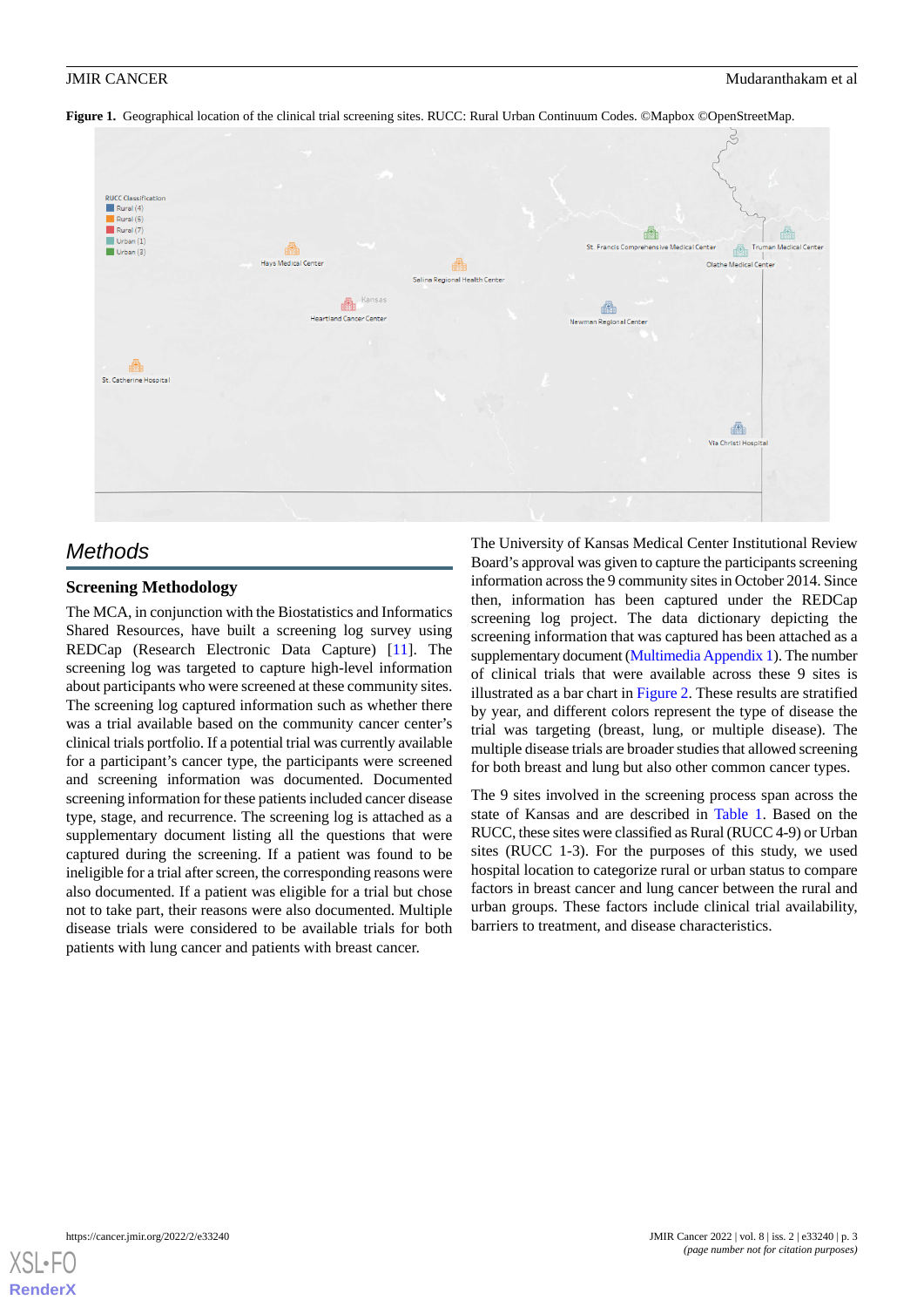<span id="page-3-0"></span>Figure 2. Clinical trials actively screening during the calendar year.



### **Statistical Analysis**

The data capture for screening were developed with a pure intention of operational goals, and consequently there was not a formal study design to determine the sample size for each of these sites. Moreover, the screening process of clinical trials is hard to predict, and there is always an ebb and flow with screening both in urban and rural areas. Due to these sampling issues, the Fisher exact test *P* value was determined to be an insufficient method for comparing rural participants to urban participants. Additionally, in consideration of the fact that significant *P* values are also likely to be found in large sample sizes even when the size of the effect is negligible, Cohen *d* was used to calculate effect size instead [[12\]](#page-6-8). To obtain the Cohen *d*, a log odds ratio was calculated and then converted [[13\]](#page-6-9). A Cohen *d* value of [0;0.2) implies negligible effect; [0.2; 0.5) implies small effect; [0.5; 0.8) implies medium effect; and [0.8; infinity) implies large effect [\[14](#page-6-10)].

### **Cohen d Calculation**

Cohen *d* is calculated using the following standard formula:

$$
d = LogOddsRatio X \frac{Sqrt(3)}{pi}
$$
  
LogOddsRatio =  $log\left(\frac{[phot1]}{(1 - phot1)}\right)$   

$$
\frac{\left(\frac{phot1}{(1 - phot2)}\right)}{\left(\frac{phot2}{(1 - phot2)}\right)}
$$

Variables included for analysis included the rural-urban category, with outcomes including the disease-specific information gathered during the screening process. Among the disease-specific information, variables varied between patients who had breast cancer and those diagnosed with lung cancer.

Outcome variables for patients with breast cancer included clinical trial availability, whether they were a new or existing patient at diagnosis, tumor stage, histology of the breast, nodal breast status, metastatic status, recurrence status, stage of breast, and hormone of the breast. Clinical trial availability was

[XSL](http://www.w3.org/Style/XSL)•FO **[RenderX](http://www.renderx.com/)**

recorded as yes or no depending on whether a clinical trial was available. Metastatic status was recorded as yes or no. Recurrence status was recorded as recurrent or nonrecurrent. Tumor stage was recorded as T1, T2, T3, or T4. Histology of the breast was recorded as ductal carcinoma in situ (invasive carcinoma), or inflammatory carcinoma. Nodal breast status was recorded as either positive or negative. Stage of breast was recorded as 0, I, II, III, or IV. Lastly, the hormone of the breast was recorded as ER/PR+ (estrogen receptor/progesterone receptor) HER2+ (human epidermal growth factor receptor 2), ER/PR+ HER2–, ER/PR– HER2+, or ER/PR– HER2–.

Outcome variables for patients with lung cancer included clinical trial availability, whether they were a new or existing patient at diagnosis, tumor stage, histology of the lung, nodal lung status, metastatic status, and recurrence status. Clinical trial availability was recorded as yes or no depending on whether a clinical trial was available. Metastatic status was recorded as yes or no. Recurrence status was recorded as recurrent or nonrecurrent. Lung histology was recorded as adenocarcinoma, bronchoalveolar, squamous cell carcinoma, small-cell carcinoma, or mesothelioma. Tumor stage was recorded as T0, T1, T2, T3, or T4. Lastly, nodal lung status was recorded either positive or negative.

### **Ethics Approval**

The University of Kansas Medical Center granted approval under a central IRB with reliance by the other institutions (STUDY00002341).

## *Results*

A total of 2258 patients with breast cancer and 1347 patients diagnosed with lung cancer were screened across 9 sites from October of 2014 to December of 2020. Some common reasons why patients were not able to participate in clinical trials are described in [Multimedia Appendix 2.](#page-5-4) As stated previously, we sought to assess the relative availability of clinical trials between rural and urban patients. Additionally, we analyzed the relative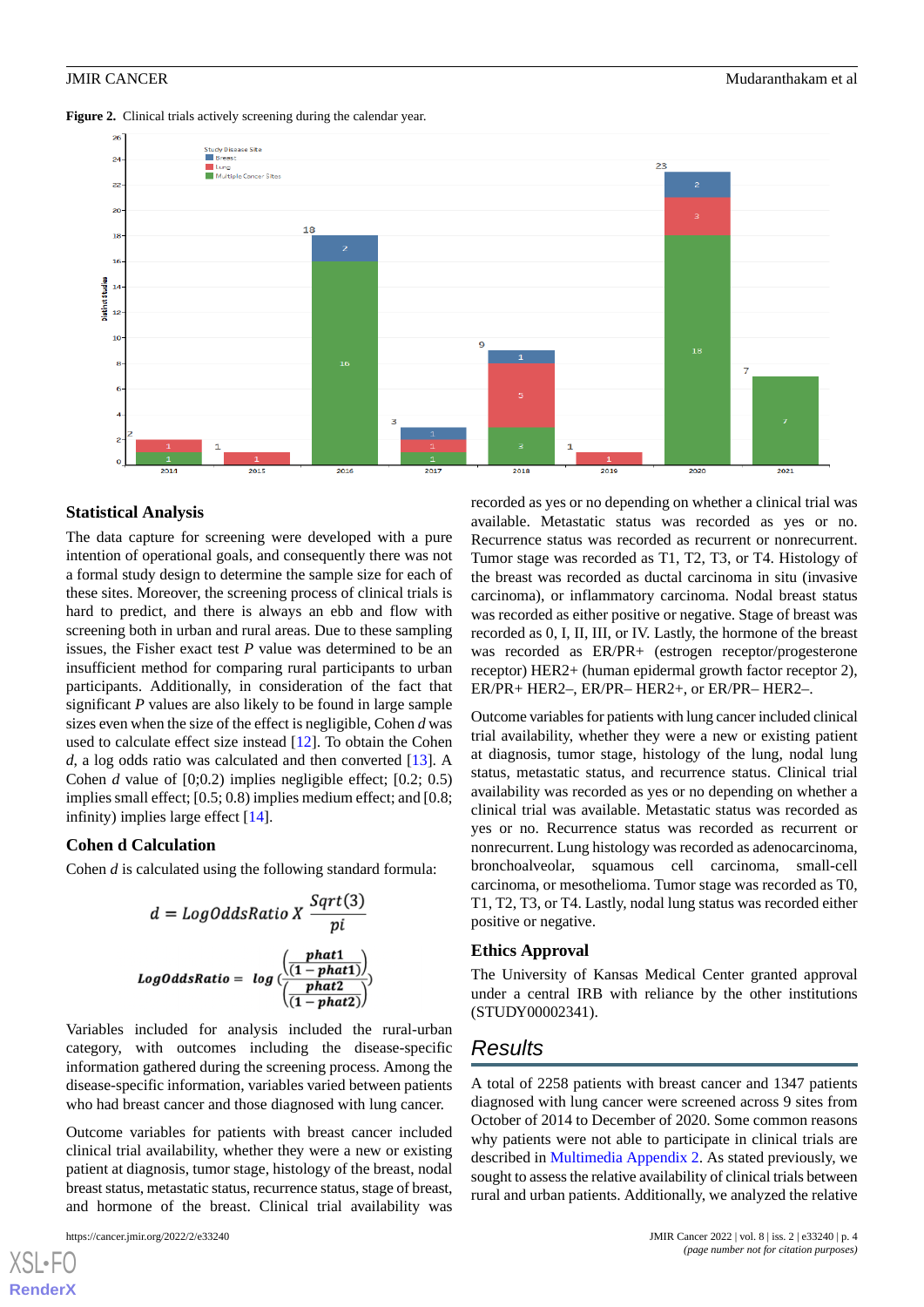incidence of certain cancer disease features between these two populations. These results are detailed in [Multimedia Appendix](#page-5-5) [3.](#page-5-5)

Among patients with breast cancer, we noted significant differences in clinical trial availability between rural-urban categories. For urban residents, 177 (18.7%) of the 945 patients with breast cancer were eligible for a clinical trial based on their portfolio. Compare this to rural residents, where 79 (6.01%) of 1313 patients were eligible for a clinical trial. A Cohen *d* value of 0.7 represents a medium effect between the rural and urban groups when it comes to clinical trial availability. Using the Cohen *d* calculation formula, this would mean that an urban patient who has breast cancer would be 3.56 more likely to have an available clinical trial for their cancer type compared to a rural patient with breast cancer. This suggests that an urban participant diagnosed with breast cancer had higher odds of finding a potential clinical trial compared to a rural patient diagnosed with the same condition. Hospital Location Rural-Urban Category (HLRUC) had a small effect on whether a patient was a new or existing patient at the time of diagnosis (Cohen *d*=0.2), suggesting slightly higher odds that a rural patient would be a new patient at the time of diagnosis. Health risk control did not display an effect on either the stage of breast cancer or breast histology. For both outcomes, the Cohen *d* was 0.1. Health risk control displayed a small effect size (Cohen *d*=0.2-0.4) on nodal breast status, metastatic status, recurrence status, stage of breast, and hormone of breast. This suggests slightly higher odds for the incidence of these outcomes among rural patients diagnosed with breast cancer.

Among patients with lung cancer, there was a similar disparity in clinical trial availability. For rural patients with lung cancer, 84 (10.5%) of 798 patients had an available clinical trial. For urban patients with lung cancer, 140 (43%) of 325 patients had an available clinical trial. The residence category resulted in a Cohen *d* of 0.8, which would mean that urban patients with lung cancer were 4.268 times more likely to have an available clinical trial. HLRUC had a small effect on the incidence of lung histology categories including adenocarcinoma, bronchoalveolar, small-cell carcinoma, and mesothelioma. HLRUC did not influence the lung histology category of squamous cell carcinoma. HLRUC had a small effect on incidence of the T1 stage of lung cancer (Cohen *d*=0.2) but had no effect on the incidence of other stages. HLRUC had no effect on nodal status (Cohen *d*=0.1), and a small effect on metastatic status (Cohen *d*=0.2). HLRUC had a medium effect on recurrent status of patients with lung cancer (Cohen *d*=0.6), suggesting a higher odds of recurrent lung cancer among rural patients.

## *Discussion*

## **Key Findings**

 $XS$ -FO **[RenderX](http://www.renderx.com/)**

Our results suggest that clinical trial availability was greater for urban patients with breast cancer and lung cancer than it was for their rural counterparts. It stands to reason that the benefit of expanding clinical trial availability to rural patients could be significant for an already underserved population. Since the screening was a part of the data gathering process, the effect size could also potentially be due to fewer study options that

are available at the rural sites. Stringent eligibility criteria are a long-standing barrier in cancer trial participation, and there have been recent initiatives to reevaluate and broaden clinical trial availability [\[15](#page-6-11),[16\]](#page-6-12). Broadening the criteria has multiple benefits such as improved clinical trial participation, reflecting larger patient population and increasing patient access to new investigational treatment [\[17](#page-6-13)]. Even after initial prescreening, the participants might have to undergo a set of labs before they are officially enrolled into the clinical trial. Costs for these additional labs or exams might not be covered by the clinical trial sponsor and might discourage participants from even entertaining the idea of participation into these trials [[18\]](#page-6-14). Subsequent studies should consider barriers to clinical trial participation in the context of cancer stage as well as current factors. In cases where the participants' diagnosis is in an advanced stage, they have very fewer clinical trial opportunities because of fewer advanced stage trials and the aggressive nature of the disease [\[19](#page-6-15)]. The time-sensitive nature of advanced stage cancer incentivizes physicians to begin treatment as quickly as possible instead of searching for potential clinical trials. When there are additional barriers complicating clinical trial participation, this could make clinical trials particularly unavailable for patients in an advanced cancer stage.

Apart from the clinical trial availability metric, our keen focus was to assess if patients who seek care in rural areas might differ in care, which could potentially lead to malignancy of cancer or a diagnosis of a late stage. Our analysis indicated that the prevalence of certain cancer features was similar between populations seeking care at rural and urban centers. However, the limited sample size of patients at rural locations could affect the interpretation of these results. More data from rural populations, as well as the inclusion of additional factors in the screening process, will be required for future analysis.

Recent studies suggest that involving primary care physicians in the conversation of clinical trial participation can encourage rural patients to see cancer trials as a treatment option [\[20](#page-6-16)]. For rural participants who are diagnosed with cancer for the first time, they may lack the experience and information to decide what treatment options suit them. This can exacerbate the already present barriers to clinical trial participation for these patients. If information on clinical trial options is provided to them by a primary care physician or other familiar health care worker, they may be more receptive to alternate treatment options such as clinical trial participation [\[21\]](#page-6-17). In this way, some of the individual and personal barriers to clinical trial participation can be alleviated.

[Multimedia Appendix 2](#page-5-4) illustrates some of the common reasons why participants were not able to find an appropriate clinical trial that suits their profile. Additionally, if they were qualified for study participation and decided not to participate, those reasons have been documented as well. Among both the breast and the lung cancer group, the major screening failure reason has been the performance status or the ECOG (Eastern Cooperative Oncology Group) status. The ECOG status is a frequently used measure in clinical trial planning, which details a patient's ability to care for themselves, as well as their mobility and activity levels. Typically, most trials under their inclusion criteria look for participants who have a lower performance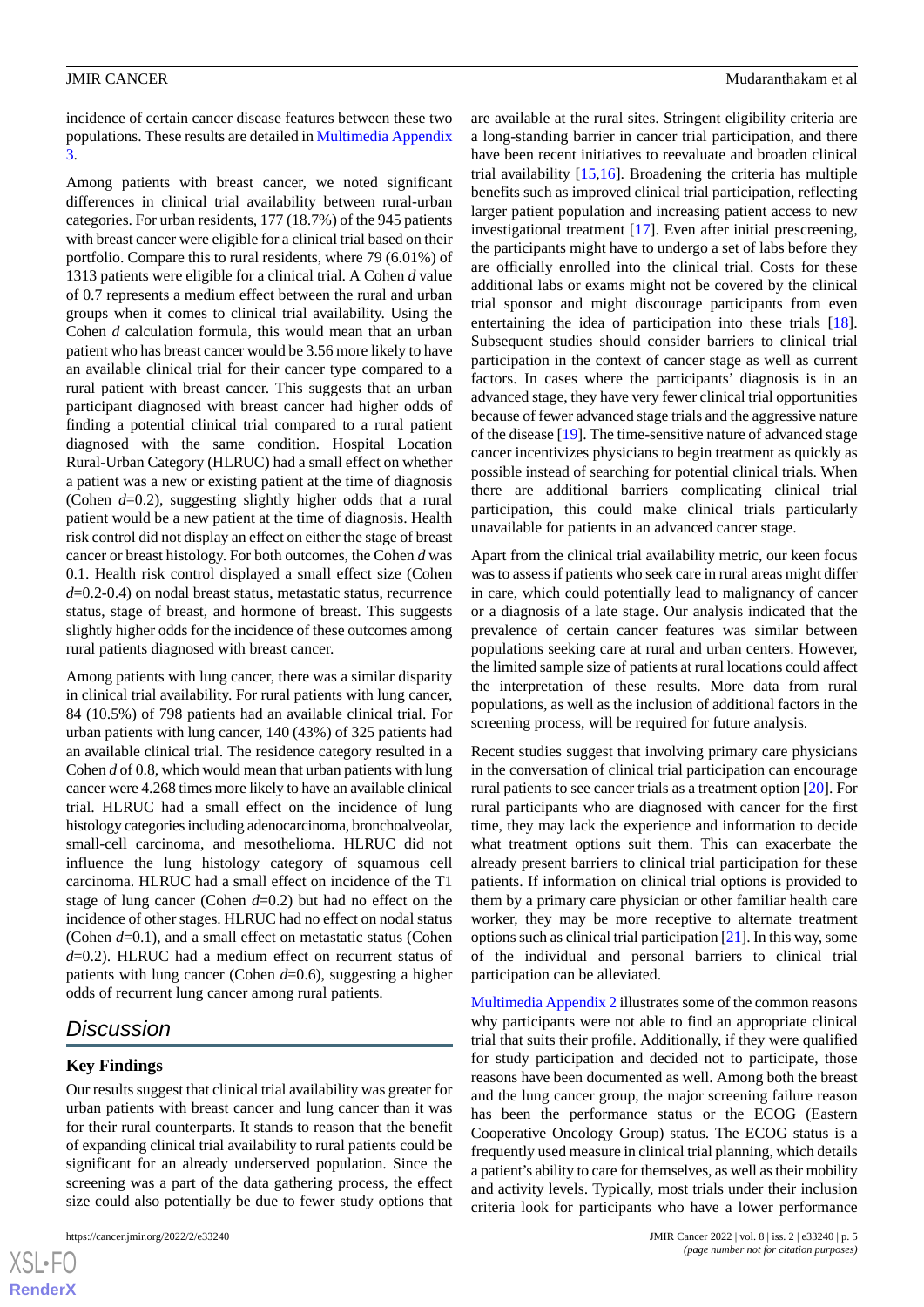status; a higher performance status would mean they are limited self-care or need additional support [[22\]](#page-6-18).

As mentioned previously, multiple disease trials were considered to be available trials for patients with lung cancer and those with breast cancer. While the lack of specificity in these trials allows for greater accessibility, the broadness of their typical premise means the potential benefits of participation are limited.

Some of the common reasons why the patient decided not to participate includes "time concern," "travel concern," "insurance denial," "study logistics," "language barrier," "social," and "physician didn't offer." One of the low hanging fruits that can be easily addressed from the above barriers is to educate the physicians at these sites and provide them with a comprehensive list of studies that suits their patient's profile. For this very reason, KUCC has developed a mobile app also known as "Clinical Trial Finder App" that can be used by any physician to easily screen or refer a patient while the patient is in the clinic with them [[23,](#page-6-19)[24](#page-6-20)].

### **Limitations**

Due to the data limitation, we are unable to assess if the screening rate varies by site or based on race or ethnicity. As a future project, our team proposes to find ways to collaborate with these sites to gain additional demographics and clinical information to dive deeper into understanding the various trends. Another major limitation of the study was that hospital location was used as a surrogate for patient residence. In future studies,

it would be beneficial to gather data on actual patient residence in order to determine urban or rural residence categories. The screening estimates might be on the lower end, as some of the screened patients who did not follow the standard screening procedures could have been excluded from the data capture system.

## **Conclusion**

Even in this day and age, we continue to observe barriers that discourage participants from participating in clinical trials. Additionally, the health care availability gap between rural and urban participants is widening, which limits the generalizability of clinical trials for rural participants. Technological, therapeutic, and medical practice advances have had very little impact on reducing these barriers. A few of the notable barriers include lack of personnel to screen participants, lack of technology, commuting issues, and differences among the population characteristics. We as a cancer center strive to continue educating our clinical teams at the rural sites about the potential referral opportunities. Future policy makers must consider more targeted programs that facilitate the participation of rural patients. This approach must be multifaceted, involving earning the trust of rural patients, providing resource to facilitate clinical trial participation, disseminating the right information, and continuing to engage and adapt to the dynamic rural environment. Additional support must be provided to encourage clinical trial participation through resources such as transportation, childcare, and tax credits, among others.

## **Acknowledgments**

Development of the Clinical Trial Finder App was supported by the National Cancer Institute (NCI) Cancer Center Support Grant P30 CA168524 and used by the Biostatistics and Informatics Shared Resource (BISR).

## <span id="page-5-3"></span>**Conflicts of Interest**

None declared.

## <span id="page-5-4"></span>**Multimedia Appendix 1**

Survey template. [[PDF File \(Adobe PDF File\), 56 KB](https://jmir.org/api/download?alt_name=cancer_v8i2e33240_app1.pdf&filename=a050d6d77d69d897b2e3441145e3edab.pdf)-[Multimedia Appendix 1\]](https://jmir.org/api/download?alt_name=cancer_v8i2e33240_app1.pdf&filename=a050d6d77d69d897b2e3441145e3edab.pdf)

## <span id="page-5-5"></span>**Multimedia Appendix 2**

Screen failure reason and qualified participants reason to decline trial participation. [[DOCX File , 17 KB](https://jmir.org/api/download?alt_name=cancer_v8i2e33240_app2.docx&filename=9a51acfffb64c99323267f602e82ac50.docx)-[Multimedia Appendix 2\]](https://jmir.org/api/download?alt_name=cancer_v8i2e33240_app2.docx&filename=9a51acfffb64c99323267f602e82ac50.docx)

## <span id="page-5-0"></span>**Multimedia Appendix 3**

<span id="page-5-1"></span>Comparison of rural versus urban participants based on the participants' screening characteristics. [[DOCX File , 40 KB](https://jmir.org/api/download?alt_name=cancer_v8i2e33240_app3.docx&filename=37a87ceda619db2e30c7af4479880ef0.docx)-[Multimedia Appendix 3\]](https://jmir.org/api/download?alt_name=cancer_v8i2e33240_app3.docx&filename=37a87ceda619db2e30c7af4479880ef0.docx)

## <span id="page-5-2"></span>**References**

[XSL](http://www.w3.org/Style/XSL)•FO **[RenderX](http://www.renderx.com/)**

- 1. Charlton M, Schlichting J, Chioreso C, Ward M, Vikas P. Challenges of rural cancer care in the United States. Oncology (Williston Park) 2015 Sep;29(9):633-640 [\[FREE Full text\]](http://www.cancernetwork.com/oncology-journal/challenges-rural-cancer-care-united-states) [Medline: [26384798](http://www.ncbi.nlm.nih.gov/entrez/query.fcgi?cmd=Retrieve&db=PubMed&list_uids=26384798&dopt=Abstract)]
- 2. Spleen AM, Lengerich EJ, Camacho FT, Vanderpool RC. Health care avoidance among rural populations: results from a nationally representative survey. J Rural Health 2014 Jun 24;30(1):79-88 [[FREE Full text\]](http://europepmc.org/abstract/MED/24383487) [doi: [10.1111/jrh.12032\]](http://dx.doi.org/10.1111/jrh.12032) [Medline: [24383487](http://www.ncbi.nlm.nih.gov/entrez/query.fcgi?cmd=Retrieve&db=PubMed&list_uids=24383487&dopt=Abstract)]
- 3. Prentice JC, Pizer SD. Delayed access to health care and mortality. Health Serv Res 2007 Apr;42(2):644-662 [\[FREE Full](http://europepmc.org/abstract/MED/17362211) [text](http://europepmc.org/abstract/MED/17362211)] [doi: [10.1111/j.1475-6773.2006.00626.x\]](http://dx.doi.org/10.1111/j.1475-6773.2006.00626.x) [Medline: [17362211\]](http://www.ncbi.nlm.nih.gov/entrez/query.fcgi?cmd=Retrieve&db=PubMed&list_uids=17362211&dopt=Abstract)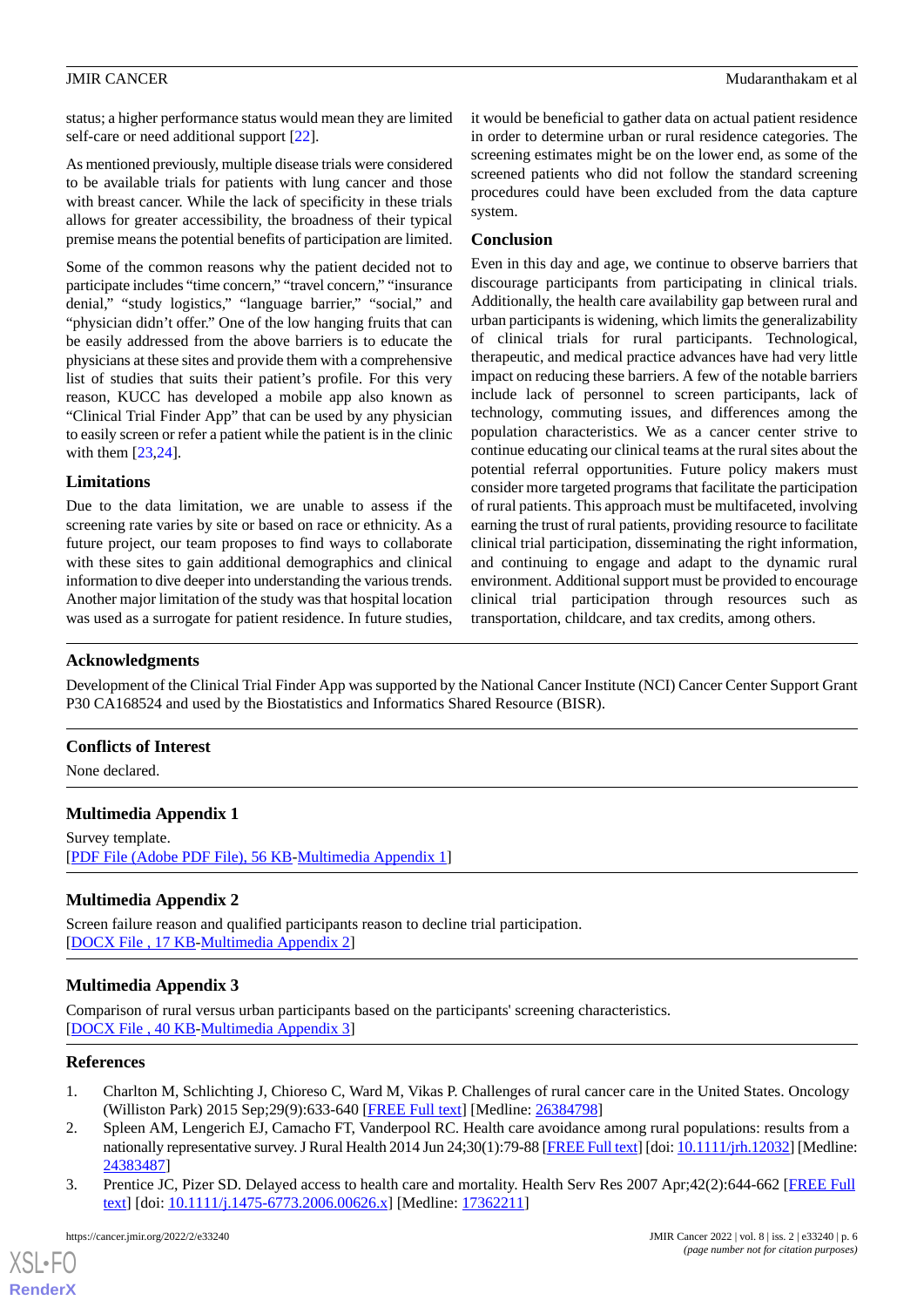- <span id="page-6-0"></span>4. Damalas C, Koutroubas S. Farmers' exposure to pesticides: toxicity types and ways of prevention. Toxics 2016 Jan 08;4(1):1 [[FREE Full text](https://www.mdpi.com/resolver?pii=toxics4010001)] [doi: [10.3390/toxics4010001\]](http://dx.doi.org/10.3390/toxics4010001) [Medline: [29051407](http://www.ncbi.nlm.nih.gov/entrez/query.fcgi?cmd=Retrieve&db=PubMed&list_uids=29051407&dopt=Abstract)]
- <span id="page-6-1"></span>5. Damroth K, Damroth R, Chaudhary A, Erickson A, Heneghan L, Hellenthal N, et al. Farm injuries: animal most common, machinery most lethal: an NTDB study. The American Surgeon 2020 Jun 17;85(7):752-756. [doi: [10.1177/000313481908500737\]](http://dx.doi.org/10.1177/000313481908500737)
- <span id="page-6-3"></span><span id="page-6-2"></span>6. Rathinam X, Kota R, Thiyagar N. Farmers and formulations--rural health perspective. Med J Malaysia 2005 Mar;60(1):118-24; quiz 125 [[FREE Full text\]](http://www.e-mjm.org/2005/v60n1/Rural_Health.pdf) [Medline: [16250298\]](http://www.ncbi.nlm.nih.gov/entrez/query.fcgi?cmd=Retrieve&db=PubMed&list_uids=16250298&dopt=Abstract)
- <span id="page-6-4"></span>7. Diaby V, Tawk R, Sanogo V, Xiao H, Montero AJ. A review of systematic reviews of the cost-effectiveness of hormone therapy, chemotherapy, and targeted therapy for breast cancer. Breast Cancer Res Treat 2015 May;151(1):27-40 [\[FREE](http://europepmc.org/abstract/MED/25893588) [Full text\]](http://europepmc.org/abstract/MED/25893588) [doi: [10.1007/s10549-015-3383-6](http://dx.doi.org/10.1007/s10549-015-3383-6)] [Medline: [25893588](http://www.ncbi.nlm.nih.gov/entrez/query.fcgi?cmd=Retrieve&db=PubMed&list_uids=25893588&dopt=Abstract)]
- <span id="page-6-5"></span>8. Paul C, Carey M, Anderson A, Mackenzie L, Sanson-Fisher R, Courtney R, et al. Cancer patients' concerns regarding access to cancer care: perceived impact of waiting times along the diagnosis and treatment journey. Eur J Cancer Care (Engl) 2012 May;21(3):321-329 [\[FREE Full text\]](https://doi.org/10.1111/j.1365-2354.2011.01311.x) [doi: [10.1111/j.1365-2354.2011.01311.x](http://dx.doi.org/10.1111/j.1365-2354.2011.01311.x)] [Medline: [22111696](http://www.ncbi.nlm.nih.gov/entrez/query.fcgi?cmd=Retrieve&db=PubMed&list_uids=22111696&dopt=Abstract)]
- <span id="page-6-6"></span>9. Zafar S, Peppercorn JM, Schrag D, Taylor DH, Goetzinger AM, Zhong X, et al. The financial toxicity of cancer treatment: a pilot study assessing out-of-pocket expenses and the insured cancer patient's experience. Oncologist 2013;18(4):381-390 [[FREE Full text](https://academic.oup.com/oncolo/article-lookup/doi/10.1634/theoncologist.2012-0279)] [doi: [10.1634/theoncologist.2012-0279](http://dx.doi.org/10.1634/theoncologist.2012-0279)] [Medline: [23442307](http://www.ncbi.nlm.nih.gov/entrez/query.fcgi?cmd=Retrieve&db=PubMed&list_uids=23442307&dopt=Abstract)]
- <span id="page-6-7"></span>10. Gong G, Phillips SG, Hudson C, Curti D, Philips BU. Higher US rural mortality rates linked to socioeconomic status, physician shortages, and lack of health insurance. Health Aff (Millwood) 2019 Dec 01;38(12):2003-2010. [doi: [10.1377/hlthaff.2019.00722](http://dx.doi.org/10.1377/hlthaff.2019.00722)] [Medline: [31794316\]](http://www.ncbi.nlm.nih.gov/entrez/query.fcgi?cmd=Retrieve&db=PubMed&list_uids=31794316&dopt=Abstract)
- <span id="page-6-8"></span>11. Harris PA, Taylor R, Minor BL, Elliott V, Fernandez M, O'Neal L, REDCap Consortium. The REDCap consortium: Building an international community of software platform partners. J Biomed Inform 2019 Jul;95:103208 [[FREE Full text](https://linkinghub.elsevier.com/retrieve/pii/S1532-0464(19)30126-1)] [doi: [10.1016/j.jbi.2019.103208\]](http://dx.doi.org/10.1016/j.jbi.2019.103208) [Medline: [31078660](http://www.ncbi.nlm.nih.gov/entrez/query.fcgi?cmd=Retrieve&db=PubMed&list_uids=31078660&dopt=Abstract)]
- <span id="page-6-10"></span><span id="page-6-9"></span>12. Sullivan GM, Feinn R. Using effect size-or why the P value is not enough. J Grad Med Educ 2012 Sep;4(3):279-282 [\[FREE](http://europepmc.org/abstract/MED/23997866) [Full text\]](http://europepmc.org/abstract/MED/23997866) [doi: [10.4300/JGME-D-12-00156.1](http://dx.doi.org/10.4300/JGME-D-12-00156.1)] [Medline: [23997866](http://www.ncbi.nlm.nih.gov/entrez/query.fcgi?cmd=Retrieve&db=PubMed&list_uids=23997866&dopt=Abstract)]
- <span id="page-6-11"></span>13. Borenstein M. Introduction to Meta-Analysis. Chichester, UK: Wiley; 2009.
- <span id="page-6-12"></span>14. McLeod S. What does effect size tell you? Simply Psychology. 2019. URL: [https://www.simplypsychology.org/effect-size.](https://www.simplypsychology.org/effect-size.html#:~:text=What%20is%20effect%20size%3F,the%20relationship%20between%20two%20variables) [html#:~:text=What%20is%20effect%20size%3F,the%20relationship%20between%20two%20variables](https://www.simplypsychology.org/effect-size.html#:~:text=What%20is%20effect%20size%3F,the%20relationship%20between%20two%20variables) [accessed 2022-04-05]
- <span id="page-6-13"></span>15. Kim ES, Bernstein D, Hilsenbeck SG, Chung CH, Dicker AP, Ersek JL, et al. Modernizing eligibility criteria for molecularly driven trials. JCO 2015 Sep 01;33(25):2815-2820. [doi: [10.1200/jco.2015.62.1854](http://dx.doi.org/10.1200/jco.2015.62.1854)]
- <span id="page-6-14"></span>16. George SL. Reducing patient eligibility criteria in cancer clinical trials. JCO 1996 Apr;14(4):1364-1370. [doi: [10.1200/jco.1996.14.4.1364](http://dx.doi.org/10.1200/jco.1996.14.4.1364)]
- <span id="page-6-15"></span>17. Jin S, Pazdur R, Sridhara R. Re-evaluating eligibility criteria for oncology clinical trials: analysis of investigational new drug applications in 2015. JCO 2017 Nov 20;35(33):3745-3752. [doi: [10.1200/jco.2017.73.4186\]](http://dx.doi.org/10.1200/jco.2017.73.4186)
- <span id="page-6-16"></span>18. Nipp RD, Hong K, Paskett ED. Overcoming barriers to clinical trial enrollment. American Society of Clinical Oncology Educational Book 2019 May(39):105-114. [doi: [10.1200/edbk\\_243729\]](http://dx.doi.org/10.1200/edbk_243729)
- <span id="page-6-17"></span>19. Phases of Clinical Trials. National Cancer Institute. URL: [https://www.cancer.gov/about-cancer/treatment/clinical-trials/](https://www.cancer.gov/about-cancer/treatment/clinical-trials/what-are-trials/phases) [what-are-trials/phases](https://www.cancer.gov/about-cancer/treatment/clinical-trials/what-are-trials/phases) [accessed 2022-04-05]
- <span id="page-6-18"></span>20. Virani S, Burke L, Remick SC, Abraham J. Barriers to recruitment of rural patients in cancer clinical trials. JOP 2011 May;7(3):172-177. [doi: [10.1200/jop.2010.000158\]](http://dx.doi.org/10.1200/jop.2010.000158)
- <span id="page-6-19"></span>21. Lawrence RA, McLoone JK, Wakefield CE, Cohn RJ. Primary care physicians' perspectives of their role in ccncer care: a systematic review. J Gen Intern Med 2016 Oct 24;31(10):1222-1236 [[FREE Full text](http://europepmc.org/abstract/MED/27220499)] [doi: [10.1007/s11606-016-3746-7\]](http://dx.doi.org/10.1007/s11606-016-3746-7) [Medline: [27220499](http://www.ncbi.nlm.nih.gov/entrez/query.fcgi?cmd=Retrieve&db=PubMed&list_uids=27220499&dopt=Abstract)]
- <span id="page-6-20"></span>22. Sok M, Zavrl M, Greif B, Srpčič M. Objective assessment of WHO/ECOG performance status. Support Care Cancer 2019 Oct 5;27(10):3793-3798. [doi: [10.1007/s00520-018-4597-z](http://dx.doi.org/10.1007/s00520-018-4597-z)] [Medline: [30721369\]](http://www.ncbi.nlm.nih.gov/entrez/query.fcgi?cmd=Retrieve&db=PubMed&list_uids=30721369&dopt=Abstract)
- 23. Cancer Center Launches Clinical Trial Finder App. The University of Kansas Cancer Center. 2020 Dec 04. URL: [https:/](https://www.kucancercenter.org/news-room/news/2020/12/cancer-center-launches-clinical-trial-finder-app?reloadts=1626134088690) [/www.kucancercenter.org/news-room/news/2020/12/cancer-center-launches-clinical-trial-finder-app?reloadts=1626134088690](https://www.kucancercenter.org/news-room/news/2020/12/cancer-center-launches-clinical-trial-finder-app?reloadts=1626134088690) [accessed 2022-04-05]
- 24. Mudaranthakam DP, Alsup AM, Murakonda V, Lin T, Thompson J, Gajewski B, et al. Accelerating cancer patient recruitment through a mobile application (clinical trial finder). Cancer Inform 2022 Jan 25;21:11769351211073114 [[FREE Full text](https://journals.sagepub.com/doi/10.1177/11769351211073114?url_ver=Z39.88-2003&rfr_id=ori:rid:crossref.org&rfr_dat=cr_pub%3dpubmed)] [doi: [10.1177/11769351211073114](http://dx.doi.org/10.1177/11769351211073114)] [Medline: [35095270\]](http://www.ncbi.nlm.nih.gov/entrez/query.fcgi?cmd=Retrieve&db=PubMed&list_uids=35095270&dopt=Abstract)

## **Abbreviations**

**ECOG:** Eastern Cooperative Oncology Group **ER/PR:** estrogen receptor/progesterone receptor **HER2:** human epidermal growth factor receptor 2 **HLRUC:** Hospital Location Rural-Urban Category **KUCC:** University of Kansas Cancer Center **MCA:** Masonic Cancer Alliance

[XSL](http://www.w3.org/Style/XSL)•FO **[RenderX](http://www.renderx.com/)**